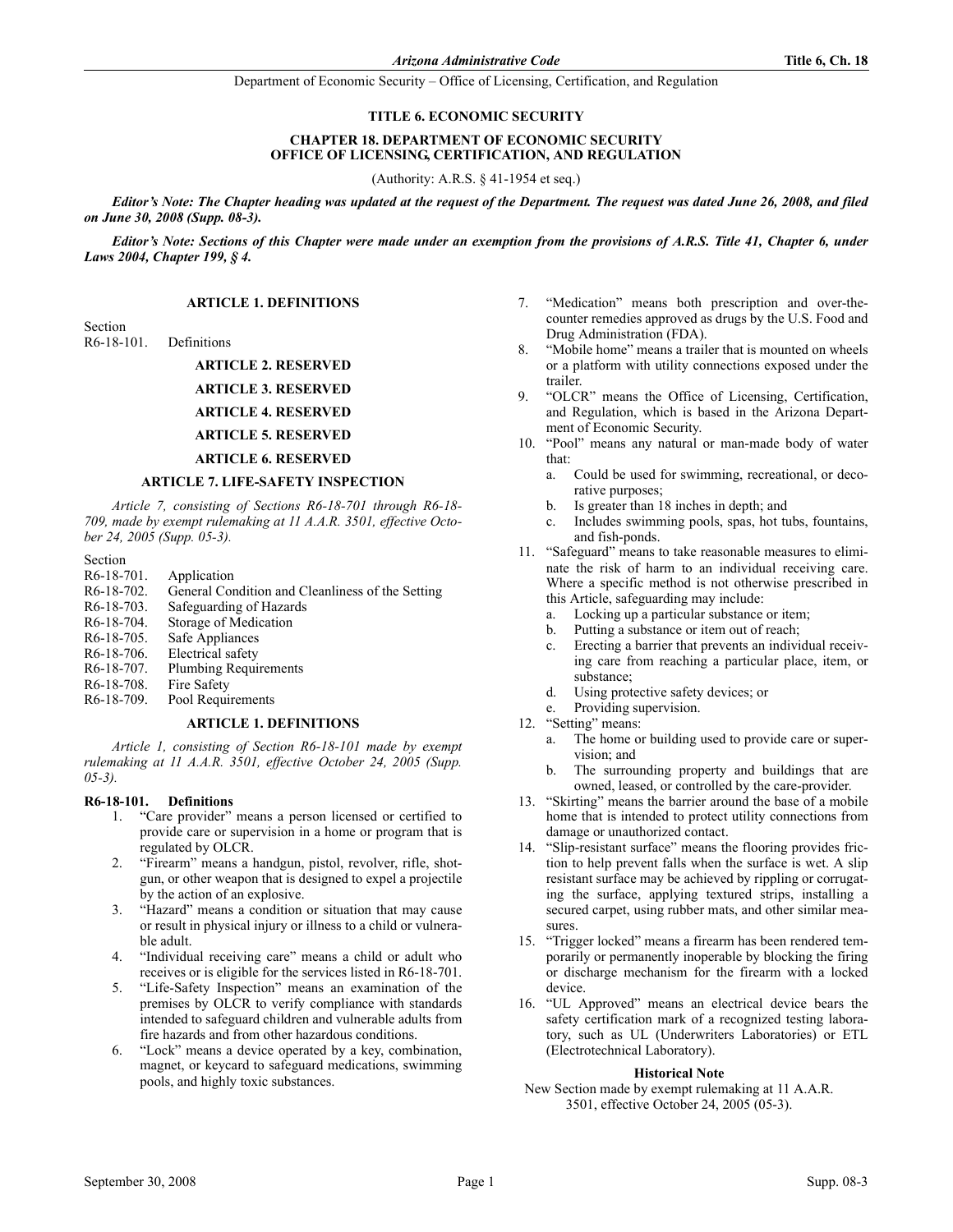# Department of Economic Security – Office of Licensing, Certification, and Regulation

# ARTICLE 2. RESERVED ARTICLE 3. RESERVED ARTICLE 4. RESERVED ARTICLE 5. RESERVED ARTICLE 6. RESERVED

# ARTICLE 7. LIFE-SAFETY INSPECTION

# R6-18-701. Application

- This Article applies to:
	- 1. Foster homes, regulated under Title 6, Chapter 5, Article 58;
	- 2. Adult developmental homes, regulated under Title 6, Chapter 6, Article 11;
	- 3. Child developmental foster homes, regulated under Title 6, Chapter 6, Article 10;
	- 4. Child welfare agencies operating residential group care facilities and shelter care facilities regulated under Title 6, Chapter 5, Article 74, but not outdoor experience programs; and
	- 5. Settings providing home and community based services for individuals with developmental disabilities, regulated under Title 6, Chapter 6, Article 15.

# **Historical Note**

New Section made by exempt rulemaking at 11 A.A.R. 3501, effective October 24, 2005 (05-3).

#### R6-18-702. General Condition and Cleanliness of the Setting The care provider shall ensure:

- 1. The interior and exterior of the setting are maintained in good repair and do not constitute a hazard. Damage that constitutes a hazard includes:
	- a. Broken glass;
	- b. Surfaces that are rusted, have sharp or jagged edges, or have nails protruding;
	- c. Holes in walls, ceilings, or floors; or
	- d. Broken furniture, fixtures, appliances, or equipment.
- 2. Play areas and therapy equipment are in good repair.
- 3. The setting is clean to the degree that the condition does not constitute a hazard. Conditions that constitute a hazard include rotting food, stale or accumulated urine or feces, or an accumulation of mold.
- 4. Garbage is removed from the setting at least once each week.
- 5. The setting and outside play areas are free of insect and rodent infestation, or the setting has an ongoing system to eliminate insects or rodents.
- 6. Water in a pool on the premises is maintained, is not stagnant, and is clear enough to see through the water to the bottom surface of the pool.

# **Historical Note**

New Section made by exempt rulemaking at 11 A.A.R. 3501, effective October 24, 2005 (05-3).

# R6-18-703. Safeguarding of Hazards

The care provider shall ensure:

- 1. Highly toxic substances and materials are safeguarded in locked storage. Highly toxic substances include gasoline, lighter fluid, pesticides, radiator fluid, drain cleaner, ammonia, bleach, spray paint, turpentine, and other substances that can cause serious bodily harm or death if improperly used.
- 2. Household cleaning supplies are safeguarded to prevent unsafe or improper use. Household cleaning supplies are substances that are not intended for ingestion, but gener-

ally will not cause serious bodily harm or death if improperly used. Examples of household cleaning supplies include spray cleaners, laundry detergent, furniture polish, and dishwasher detergent.

- 3. Access to personal grooming supplies is not restricted unless the case plan or service plan for an individual receiving care specifically restricts such access. Personal grooming supplies include toothpaste, hand-soap, shampoo, and deodorant.
- 4. Firearms, ammunition, and other weapons, including crossbows, stun guns, air guns, and hunting knives are safeguarded to prevent unsafe or improper use. In addition,
	- a. Firearms are unloaded, trigger locked, and kept in a locked storage container that is made of unbreakable material.
	- b. Ammunition is maintained in locked storage that is separate from firearms.
- 5. All dogs older than 6 months have current rabies vaccination. Vaccination records are maintained in the setting.
- 6. Animals in the setting or on the property do not pose a hazard due to behavior or disease.
- 7. Ramps, bathtubs, and showers have slip-resistant surfaces.
- 8. Handrails and grab-bars are securely attached and stationary.
- 9. Skirting is intact around the base of the setting, if the setting is a mobile home.

#### **Historical Note**

New Section made by exempt rulemaking at 11 A.A.R. 3501, effective October 24, 2005 (05-3).

# R6-18-704. Storage of Medication

# A. The care provider shall ensure:

- 1. Medication is maintained in locked storage, with the exception of the following:
	- a. Medication that may be accessed by an individual receiving care, as specified in that individual's case plan or service plan; and
	- b. Medication that must be readily and immediately accessible, such as an asthma inhaler or Epi-pen.
- 2. Medication that may be unlocked under subsection  $(1)(a)$ or (1)(b) is safeguarded to prevent improper use.
- 3. Medication that must be refrigerated is safeguarded in locked storage, without preventing access to refrigerated food. This may be accomplished by storing refrigerated medication in a locked box within the refrigerator.
- B. Programs licensed as child welfare group homes or shelters shall safeguard medications using a double-lock system. A locked box stored inside a locked cabinet is an example of a double-lock system.

# **Historical Note**

New Section made by exempt rulemaking at 11 A.A.R. 3501, effective October 24, 2005 (05-3).

# R6-18-705. Safe Appliances

The care provider shall ensure:

- 1. Safe and functioning appliances are available for food refrigeration and cooking, if applicable. Safe and functioning refrigerators shall maintain food at or below a temperature of 45° F.
- 2. Electrical lighting is available in bedrooms, living areas, and rooms used to provide services.
	- a. Lighting is sufficient to perform normal activities; and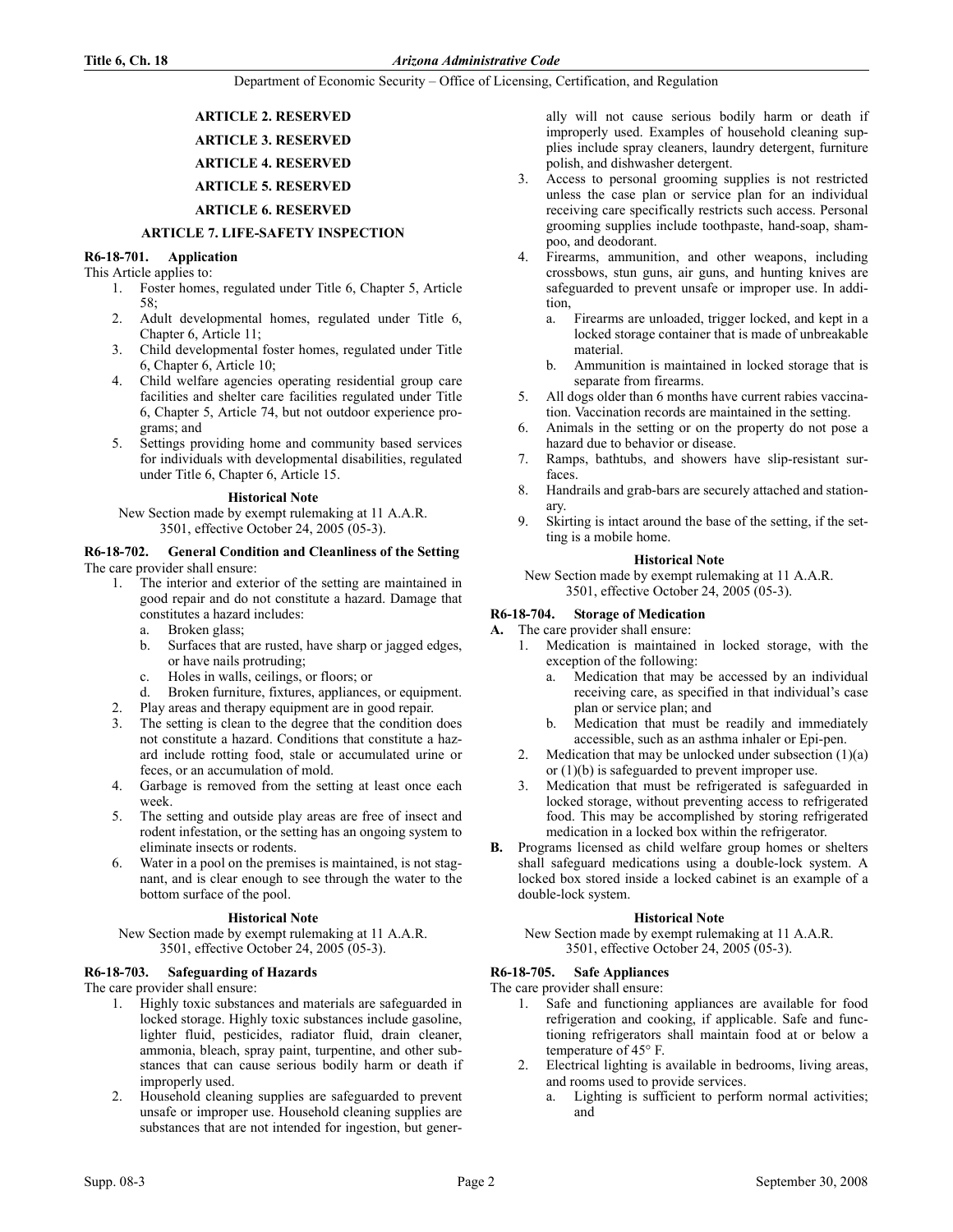Department of Economic Security – Office of Licensing, Certification, and Regulation

- b. Light sockets are equipped with light bulbs or safely covered to prevent electrical shock.
- 3. Adequate heating, cooling, and ventilation are available in bedrooms, living areas, and rooms used to provide services. Temperatures outside the range of  $65^{\circ}$  -  $85^{\circ}$  F are indicators of inadequate heating or cooling.
- 4. At least one operable telephone is available in the setting, unless the licensing authority has approved an alternative system for communication. Telephone includes cellular phones, digital phones, and phones with traditional land lines.
- 5. If the setting has a clothes dryer, the dryer is safely vented with a non-flammable vent hose.
- 6. If a portable heater is in the setting, it has a protective covering to keep hands and objects away from the heating element and, it is:
	- a. Electric;
	- b. UL Approved;
	- c. Equipped with a tip-over shut-off switch;
	- d. Placed at least 3 feet from curtains, paper, furniture, and any flammable object when in use;
	- e. Not used as the primary source for heat in the setting; and
	- f. Not used in bedrooms.
- 7. A carbon monoxide detector-alarm is functioning on each level of the setting that has an appliance or heating device using combustible fuel such as gas, oil, kerosene, wood, or charcoal.

#### **Historical Note**

New Section made by exempt rulemaking at 11 A.A.R. 3501, effective October 24, 2005 (05-3).

# R6-18-706. Electrical Safety

# The care provider shall ensure:

- 1. Electrical cords are in good condition; no broken or frayed cords are in use.
- 2. Electrical panels and outlets are in good condition; no wiring is exposed, and covers are in place.
- 3. Extension cords are not used on a permanent basis.
- 4. Electrical outlets are not overloaded.
- 5. Major appliances are plugged directly into grounded outlets. Major appliances include refrigerators, freezers, dishwashers, stoves, ovens, washers, and dryers.
- 6. Mid-sized appliances, which include computers, televisions, and stereo equipment, are plugged into:
	- a. Grounded outlets; or
	- b. Power strips or surge protectors that are plugged into grounded outlets.

# **Historical Note**

New Section made by exempt rulemaking at 11 A.A.R. 3501, effective October 24, 2005 (05-3).

# R6-18-707. Plumbing Requirements

- A. The care provider shall ensure that a continuous source of safe drinking water is available to individuals receiving care.
- B. If the setting has a non-municipal source of water, the OLCR inspector shall collect a water sample at the time of an initial inspection and may collect a sample at subsequent inspections.
	- 1. The OLCR inspector shall submit the water sample to a state-certified laboratory for total coliform testing. The water sample shall also be tested for nitrate content when care is provided to children under 2 years of age.
	- 2. If the water sample is not within acceptable levels for safe drinking water, the care provider shall provide OLCR a signed, written statement that:
- a. Certifies that individuals receiving care will be provided with safe drinking water, and
- b. Describes the care provider's plan for obtaining safe drinking water.
- C. The care provider shall ensure that the sewage disposal for the setting is functioning. If the setting has a septic tank, it shall be in good working order, with no visible signs of leakage on the ground.
- D. The care provider shall ensure that hot water temperature in areas for bathing does not exceed 120° F.
- E. The care provider shall ensure that at least one working toilet, wash basin, and shower or tub is available for every ten persons living or receiving care in the setting at the same time.

# **Historical Note**

New Section made by exempt rulemaking at 11 A.A.R. 3501, effective October 24, 2005 (05-3).

# R6-18-708. Fire Safety

The care provider shall ensure:

- 1. Flammables and combustibles are stored more than 3 feet from water heaters, furnaces, portable heaters, and fireplaces, and wood-burning stoves.
- 2. If the setting has a working fireplace or wood-burning stove, it is protected by a fire screen.
- 3. A functioning fire extinguisher with a rating of "2A 10BC" or greater is available near the kitchen area. If the setting has multiple levels at least one functioning fire extinguisher with a rating of "2A 10BC" or greater is available on each level.
- 4. A working smoke detector is installed:
	- a. In the main living or program area of the setting;
	- b. In each bedroom, if overnight care is provided; and
	- On each level of a multiple-level setting.
- 5. A written emergency evacuation plan is developed to provide guidance on the safe and rapid evacuation of the setting. An emergency evacuation plan shall:
	- a. Identify two routes of evacuation from each bedroom used by individuals residing in or receiving care in the setting. At least one of the exit routes for these bedrooms leads directly to the outside of the setting.
	- b. Identify the location of fire extinguishers and fire evacuation equipment, including rope or chain ladders and emergency lighting, as applicable;
	- c. Designate a safe meeting place outside the setting; and
	- d. Be maintained in the setting to review with individuals residing in or receiving care in the setting.
- 6. Settings authorized to provide care or services to six or more individuals shall practice and document the completion of an evacuation drill at least once every three months.
- 7. The exit routes for the setting are clear of obstruction that could prevent safe and rapid evacuation.
- 8. The locks on exterior doors and windows, including the front door, screen doors, and bars on windows, are equipped with a quick release mechanism. A quick release mechanism is a lock that can be opened from inside the setting without special knowledge (such as a combination) or equipment (such as a key). The Department may grant an exception to this requirement for a double-key deadbolt on a door if:
	- a. There is breakable glass within 40 inches of the interior locking mechanism;
	- There is another exit with a quick release mechanism on the same level of the setting; and